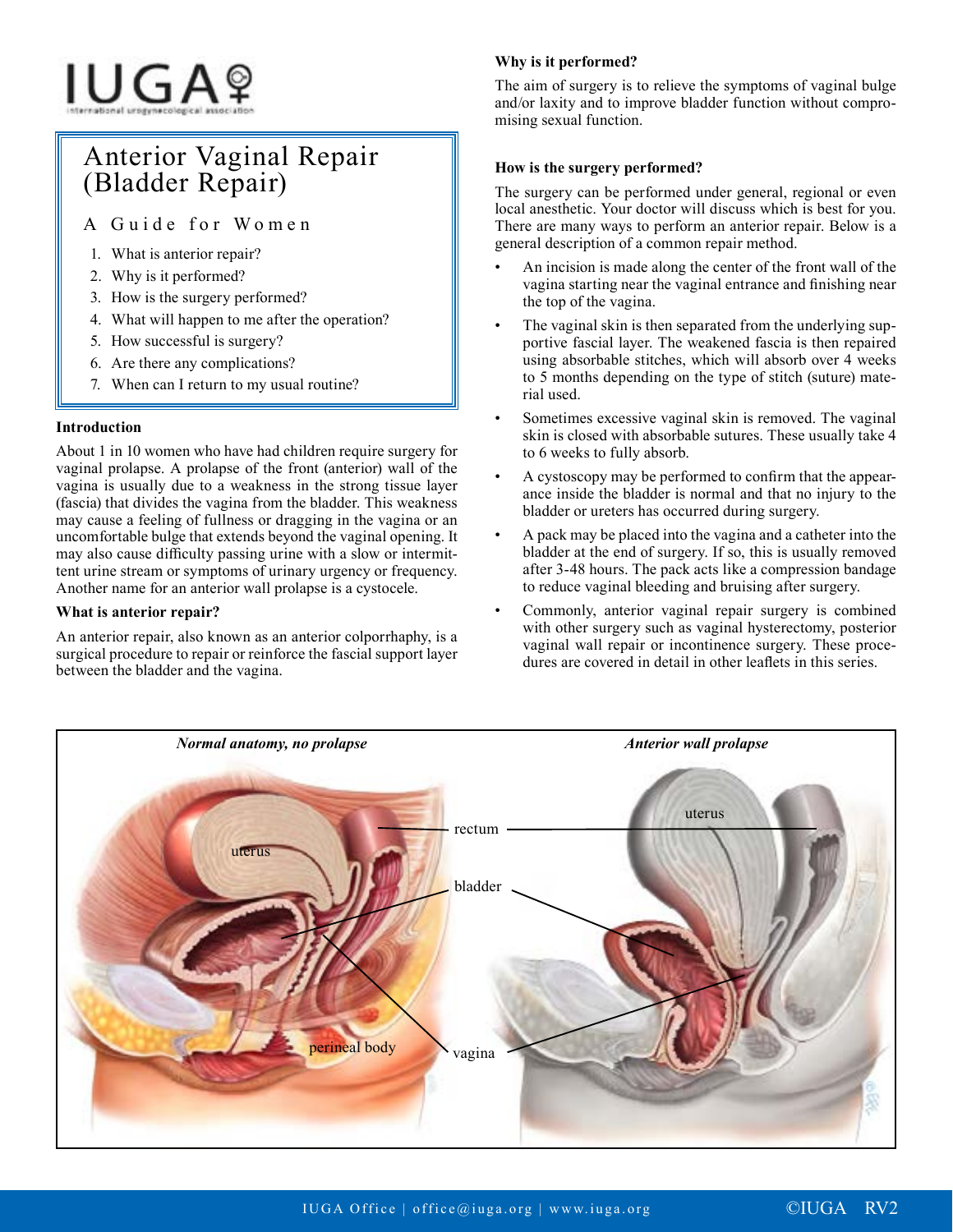

Until recently, mesh material (synthetic/permanent or biological/absorbable) may have been used to repair the anterior vaginal wall in cases of repeat surgery or severe prolapse for additional reinforcement. This has now been withdrawn/ restricted in many countries because of the concern over mesh complications.

#### **What will happen to me after the operation?**

When you wake up from the anesthetics you will have a drip to give you fluids and may have a catheter in your bladder. The surgeon may have placed a pack inside the vagina to reduce any bleeding into the tissues. Both the pack and the catheter are usually removed within 48 hours of the operation. It is normal to get a creamy discharge for 4 to 6 weeks after surgery. This is due to the presence of stitches in the vagina. As the stitches absorb the discharge will gradually reduce. If the discharge has an offensive odor contact your doctor. You may get some blood-stained discharge immediately after surgery or starting about a week after surgery. This blood is usually quite thin and old, brownish looking and is the result of the body breaking down blood trapped under the skin.

#### **How successful is surgery?**

Quoted success rates for anterior vaginal wall repair are 70- 90%. There is a chance that the prolapse may come back in the future, or another part of the vagina may prolapse for which you need further surgery.

#### **Are there any complications?**

With any surgery there is always a small risk of complications. The following general complications can happen after any surgery:

- Anesthetic problems. With modern anesthetics and monitoring equipment, complications due to anesthesia are very rare.
- Bleeding. Serious bleeding requiring blood transfusion is unusual following vaginal surgery (less than 1%).
- Post-operative infection. Although antibiotics are often given just before surgery and all attempts are made to keep surgery sterile, there is a small chance of developing an infection in the vagina or pelvis.
- Bladder infections (cystitis) occur in about 6% of women after surgery and are more common if a catheter has been used. Symptoms include burning or stinging when passing urine, urinary frequency, and sometimes blood in the urine. Cystitis is usually easily treated by a course of antibiotics.

The following complications are more specifically related to anterior vaginal wall repair:

• Constipation is a common post-operative problem and your doctor may prescribe laxatives for this. Try to maintain a high fiber diet and drink plenty of fluids to help as well.